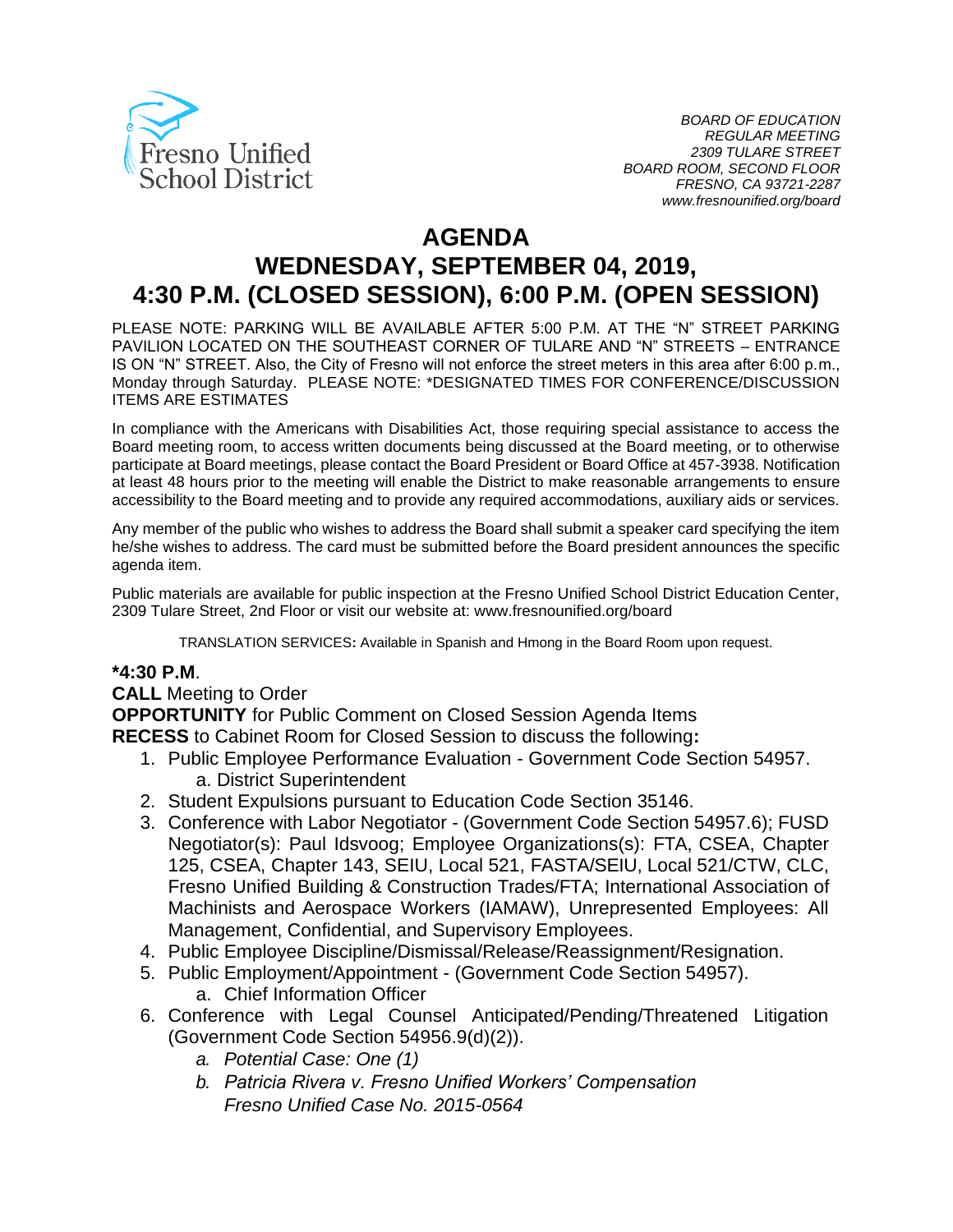## **Closed Session Agenda Items – continued**

- *c. Jose Rodriguez v. Fresno Unified Workers' Compensation Fresno Unified Case No. 2018-0351*
- *d. Michael Frazier v. Fresno Unified Workers' Compensation Fresno Unified Case No. 2005-1027, 2006-0822, 2013-0324*

**6:00 P.M., RECONVENE** and report action taken during Closed Session, if any.

#### **PLEDGE OF ALLEGIANCE**

Ms. Perla Aguilera a parent from Ericson Elementary School will lead the flag salute.

#### **ACKNOWLEDGE the 2019/20 Student Board Member Representatives and Alternates**

The Board and Superintendent wish to acknowledge the 2019/20 Student Board Member Representatives, and two alternates, that have been elected by their peers to serve on the Board of Education for the 2019/20 school year. Contact person: Kim Mecum, telephone 457-3731.

#### **HEAR Reports from Student Board Representatives**

An opportunity is provided to hear comments/reports from Student Board Representatives from Roosevelt High School. Contact person: Kim Mecum, telephone 457-3731.

#### **HEAR Report from Superintendent**

#### **OPPORTUNITY for Public Comment on Consent Agenda Items**

**ALL CONSENT AGENDA** items are considered to be routine by the Board of Education and will be enacted by one motion. There will be no separate discussion of items unless a Board member so requests, in which event, the item(s) will be considered following approval of the Consent Agenda.

#### **A. CONSENT AGENDA**

#### **A-1, APPROVE Personnel List**

Included in the Board binders is the Personnel List, Appendix A, as submitted. The Superintendent recommends approval. Contact person: Paul Idsvoog, telephone 457-3548.

#### **A-2, ADOPT Findings of Fact and Recommendations of District Administrative Board**

The Board of Education received and considered the Findings of Fact and Recommendations of District Administrative Panels resulting from hearings on expulsion and readmittance cases conducted during the period since the August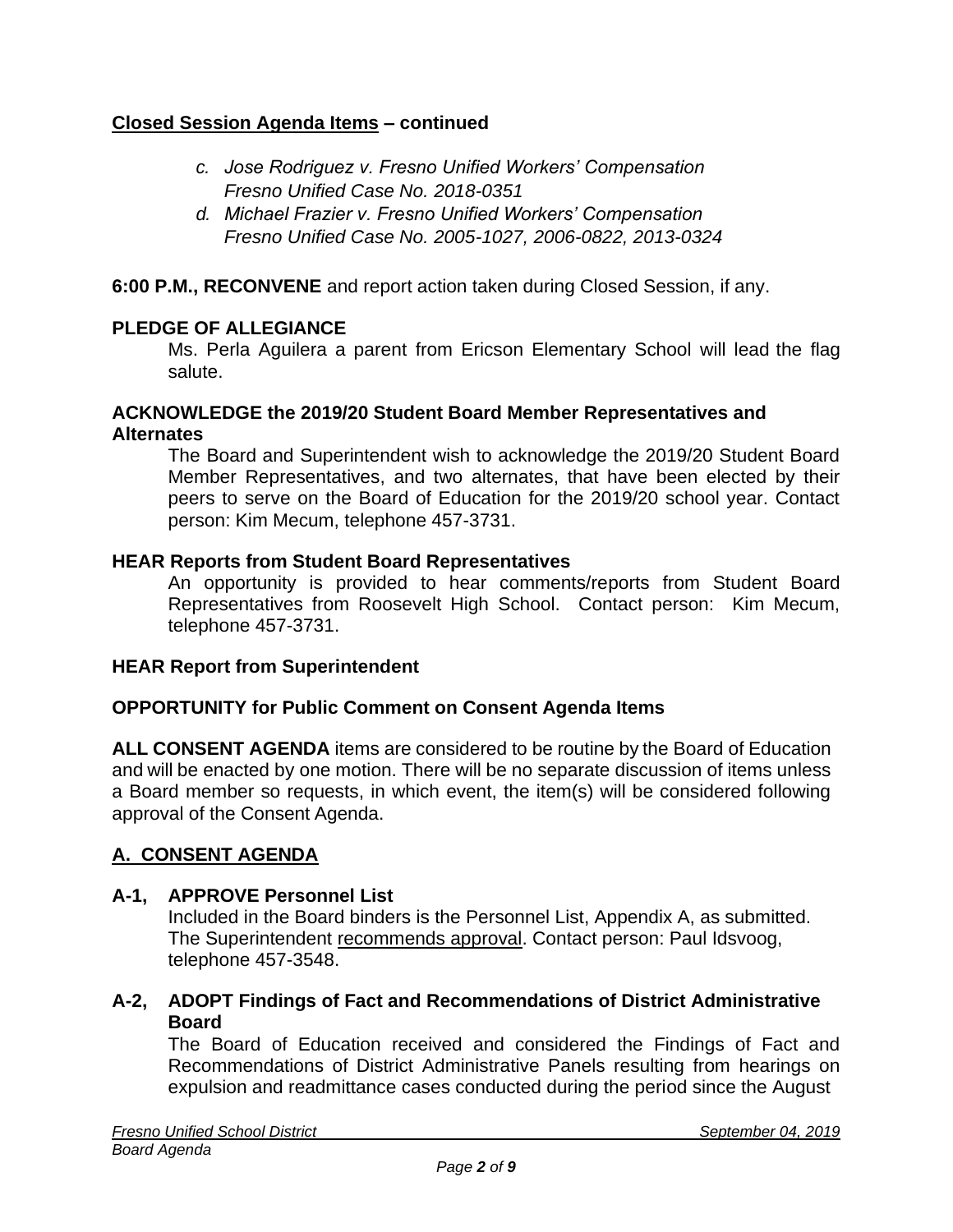21, 2019 Regular Board meeting. The Superintendent recommends adoption. Contact person: Kim Mecum, telephone 457-3731.

#### **A-3, APPROVE Minutes from Prior Meeting**

Included in the Board binders are the draft minutes for the August 21, 2019 Regular Board Meeting and the May 22, 2019 Special Board Meeting. The Superintendent recommends approval. Contact person: Robert G. Nelson, telephone 457-3884.

#### **A-4, APPROVE Annual Increase in Board Member Monthly Stipend**

Fresno Unified School District Board members are currently paid a monthly stipend of \$1,500.00 per month. The Legislature has delegated to school boards the authority to increase the stipend (Ed Code §35120) through approval by the governing Board. If the Board were to approve an increase to the stipend, the increase would be adjusted on an annual basis by 5%, effective October 1, 2019 (not retroactive). Subsequent annual increases of 5% will be effective at the beginning of each fiscal year. The Board President recommends approval. Fiscal impact: Sufficient funds in the amount of \$4,725 are available in the 2019/20 Board of Education budget and the budget will be adjusted accordingly for 2020/21 and beyond. Contact person: David Chavez, telephone 457-3566.

#### **A-5, APPROVE Award of Bid 20-02, McLane and Roosevelt High Schools Ballfield Scoreboard Installation**

Included in the Board binders is information on Bid 20-02, for installation of electronic scoreboards for the varsity baseball and softball fields at McLane and Roosevelt High Schools. This project will complete renovation of the ballfields at these schools and includes structural steel support systems, electrical connections, and related concrete work. Installation of modern scoreboards is recommended based on evaluation of need and to increase equity of athletic facilities. Staff recommends award to the lowest responsive, responsible bidder: Fluoresco Services, LLC (Fresno, California) \$215,000. The Superintendent recommends approval. Fiscal impact: \$215,000 is available in the Measure X Fund. Contact person: Karin Temple, telephone, 457-3134.

#### **A-6, APPROVE Award of Request for Qualifications 20-01, Charter Services**

Included in the Board binders is information on Request for Qualifications 20-01, to provide a pool of qualified charter bus carriers to transport students, staff and chaperones to various school events and activities. Qualifying factors include driver and equipment credentials, age/condition of vehicles, insurance, and vehicle inventory. Charter companies provide a rate sheet for various trip types. When schools have a charter bus request, they contact the Transportation Department to identify the lowest cost charter for the specific trip. Based on extensive review, staff recommends approval of the following qualified carriers to provide charter services, on an as-needed basis, for a one-year term with an option to extend for four additional one-year periods.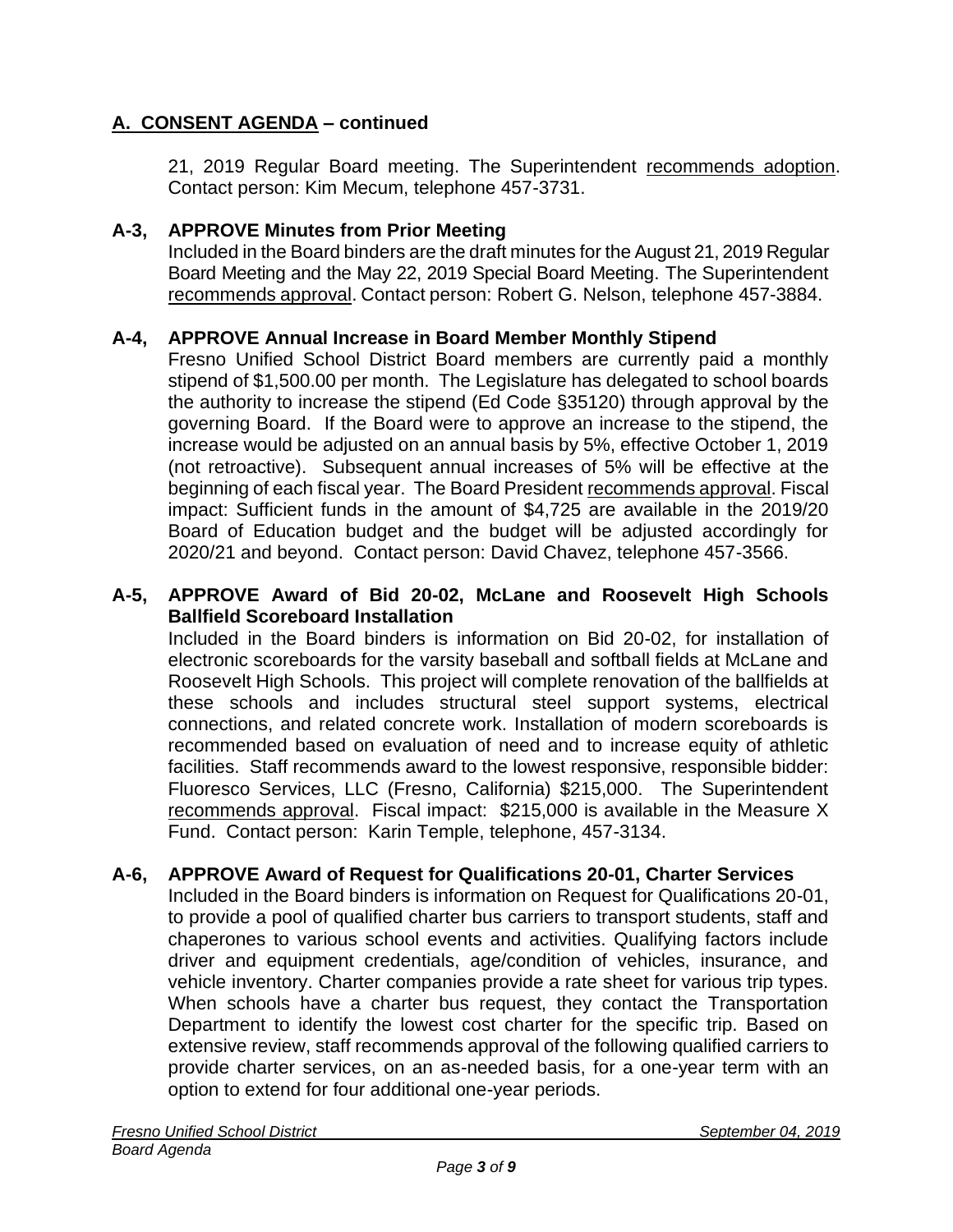Awesome Charters and Tours, LLC Fresno, CA Best Tours & Travel **Example 20** Fresno, CA Classic Charter **Visalia**, CA Delta Charter **Stockton, CA** Golden Eagle Charter, Inc **Fig. 1986** Fresno, CA Intell-Trans, Inc Sanger, CA Limo For You **Madera, CA** VIA Adventures Merced, CA ZUM Services, Inc **Redwood City**, CA

The Superintendent recommends approval. Fiscal impact: Funding will be provided by individual site or department budgets. Contact person: Karin Temple, telephone 457-3134.

# **A-7, APPROVE Provisional Internship Permits**

Provisional Internship Permit (PIP) recommendations to rehire or hire upon Board approval. The Superintendent recommends approval. Fiscal impact: There is no fiscal impact to the district at this time. Contact person: Paul Idsvoog, telephone 457-3548.

## **A-8, APPROVE Salary Schedules**

Included with this agenda item for the Board's consideration and approval are the following revised salary schedules: 1) Classified Management Consumer Price Index (CPI) Daily Salary Schedule; and 2) Certificated Management Consumer Price Index (CPI) Monthly Salary Schedule. The Superintendent recommends approval. Fiscal impact: There is no fiscal impact to the district at this time given that all salaries have been appropriated adequately in the 2019/20 Adopted Budget. Contact person: Paul Idsvoog, telephone 457-3548.

## **A-9, DENY Claim GL19-0201-2451**

Included in the Board binders is a Claim for Damages by a Minor, case GL19- 0201-2451. The Superintendent recommends that the Claim be denied, and the matter referred to the district's Executive Director of Benefits and Risk Management for further handling. Fiscal impact: There is no fiscal impact to the district at this time. Contact person: Ruth F. Quinto, telephone 457-6226.

## **A-10, RATIFY Change Orders for the Projects Listed Below**

Included in the Board binders is information on Change Orders for the following projects:

Bid 18-13, Duncan Polytechnical High School Career Technical Education (CTE) Center Building Construction and Alterations to Existing Shop Building

Change Order(s) presented for ratification (CTE Building): \$129,882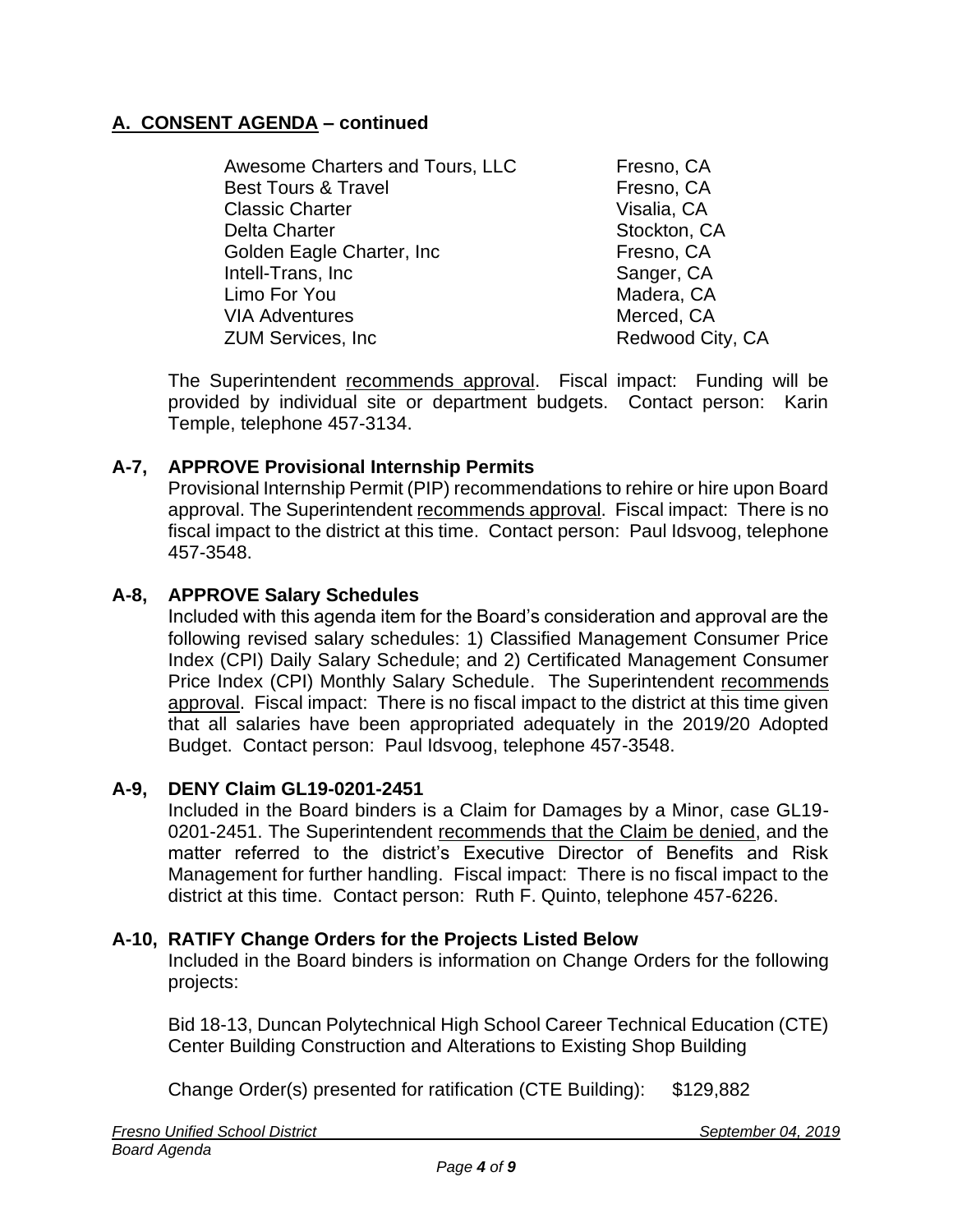Bid 19-27 Section B, Exterior Painting for Various Schools: Burroughs and Greenberg Elementary Schools, Kings Canyon Middle School

Change Order(s) presented for ratification (Kings Canyon): \$ 10,000

Bid 19-33, Sunnyside High School Stadium Scoreboard Replacement

Change Order(s) presented for ratification: \$ 8,861

The Superintendent recommends ratification. Fiscal impact: \$129,882 is available in the Measure Q Fund for Bid 18-13; \$18,861 is available in the Measure X Fund for Bid 19-27 Section B and Bid 19-33. Contact person: Karin Temple, telephone 457-3134.

#### **A-11, RATIFY the Filing of Notices of Completion**

Included in the Board binders are Notices of Completion for the following projects, which have been completed according to plans and specifications.

Bid 18-13, Duncan Polytechnical High School Career Technical Education (CTE) Center Building Construction and Alterations to Existing Shop Building

Bid 19-27 Section D, Exterior Painting for Various Schools: Starr and Yokomi Elementary Schools

Bid 19-34, Fresno High School Gymnasium Thermoplastic PVC Re-Roof

The Superintendent recommends ratification. Fiscal impact: Retention funds are released in accordance with contract terms and California statutes. Contact person: Karin Temple, telephone 457-3134.

#### **A-12, Ratify Renewal Grant Application to the U.S. Citizenship and Immigration Services for the 2019 Citizenship Assimilation Grant Program**

Ratification is requested for the submission of a grant application to the U.S. Citizenship and Immigration Services for the 2019 Citizenship and Assimilation Grant Program. The grant would provide César E. Chávez Fresno Adult School the opportunity to prepare lawful permanent residents for citizenship by offering both citizenship instruction and naturalization services. The Superintendent recommends ratification. Fiscal impact: The grant will fund \$250,000 for program services. Contact person: Kim Mecum, telephone 457-3731.

## **A-13, RATIFY Purchase Orders from June 1, 2019 through June 30, 2019 – Primary Report**

Included in the Board binders is information on purchase orders issued from June 1, 2019 through June 30, 2019. Two agenda items are presented to ratify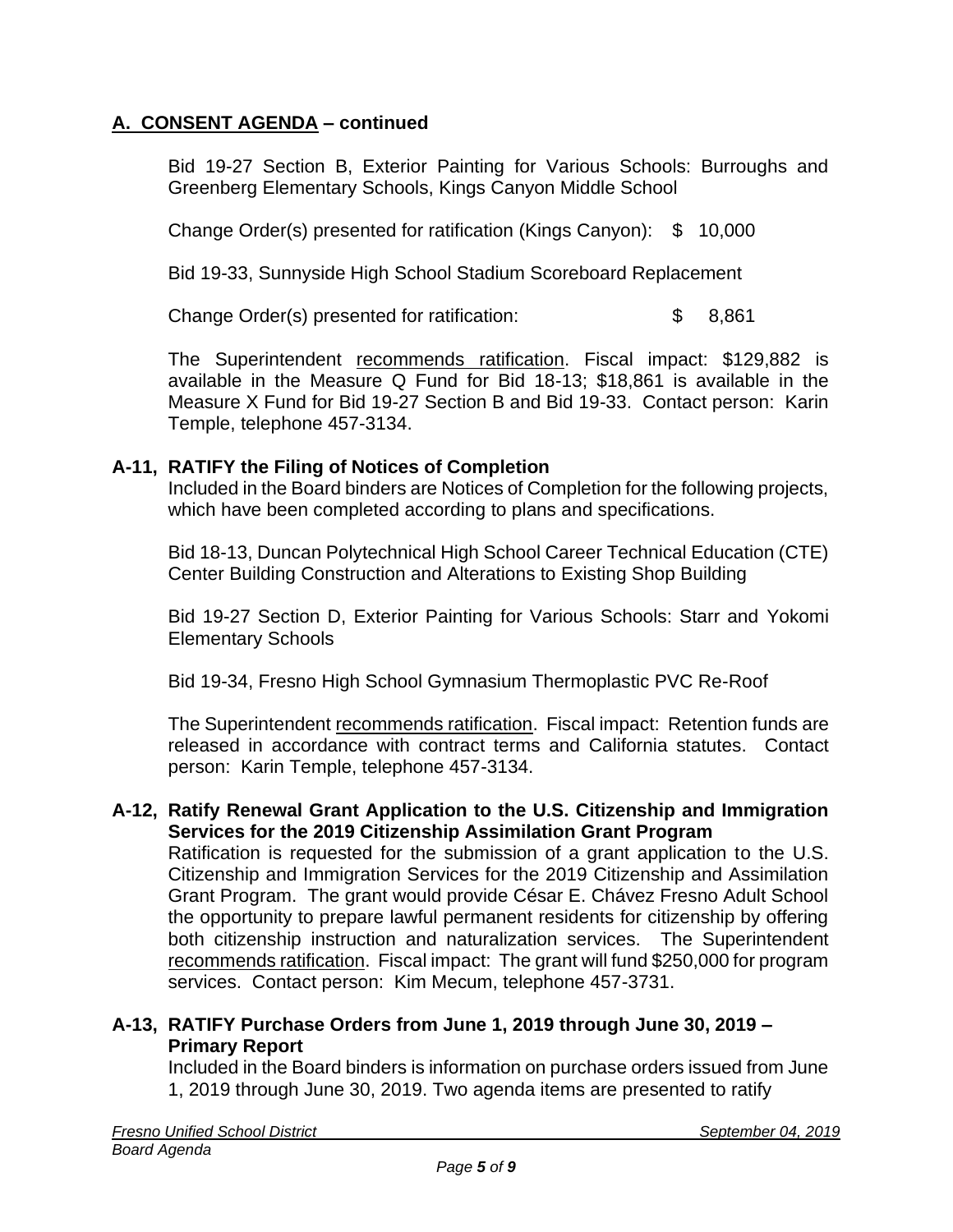purchase orders. The first item includes the Primary Report with all purchase orders issued during the reported dates with the exception of those that may present a potential conflict of interest for an individual Board member. All remaining purchase orders are in the Supplemental Report and presented as a second agenda item. The Superintendent recommends ratification. Fiscal impact: Funding is noted on the attached pages. Contact person: Karin Temple, telephone 457-3134.

## **A-14, RATIFY Purchase Orders from June 1, 2019 through June 30, 2019 – Supplemental Report**

Included in the Board binders is information on purchase orders issued from June 1, 2019 through June 30, 2019. Two agenda items are presented to ratify purchase orders. The first item includes the Primary Report with all purchase orders issued during the reported dates with the exception of those that may

present a potential conflict of interest for an individual Board member. All remaining purchase orders are in the Supplemental Report and presented as a second agenda item. The Superintendent recommends ratification. Fiscal impact: Funding is noted on the attached pages. Contact person: Karin Temple, telephone 457-3134.

## **END OF CONSENT AGENDA (ROLL CALL VOTE)**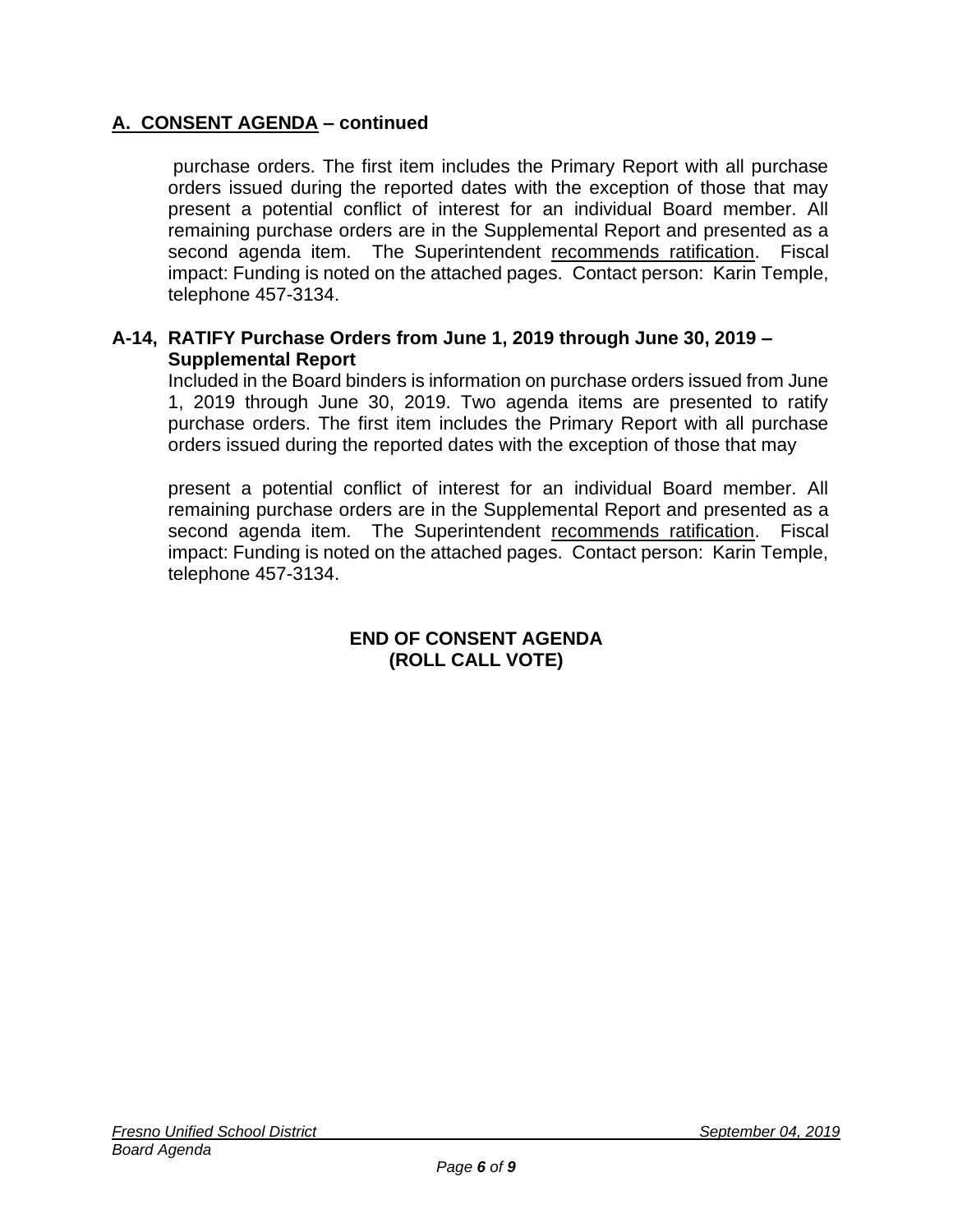# **UNSCHEDULED ORAL COMMUNICATIONS**

Individuals who wish to address the Board on topics within the Board's subject matter jurisdiction, but **not** listed on this agenda may do so at this time. If you wish to address the Board on a specific item that is listed on the agenda, you should do so when that specific item is called.

While all time limitations are at the discretion of the Board President, generally members of the public will be limited to a maximum of three (3) minutes per speaker for a total of thirty (30) minutes of public comment as designated on this agenda. Any individual who has not had an opportunity to address the Board during this initial thirty (30) minute period may do so at the end of the meeting after the Board has addressed all remaining items on this agenda. Without taking action and only as expressly permitted by Board Bylaw 9323, Board members may ask questions, make brief announcements, or provide a brief response to statements presented by the public about topics raised in unscheduled oral communications. Board members must be recognized by the President in order to speak and will generally be limited to no more than one (1) minute each for this purpose. The Board President shall have the discretion to further limit Board members' opportunity to speak on topics raised in unscheduled oral communications to ensure the orderly and efficient conduct of District business.

Members of the public with questions on school district issues may submit them in writing. The Board will automatically refer to the Superintendent any formal requests that are brought before them at this time. The appropriate staff member will furnish answers to questions.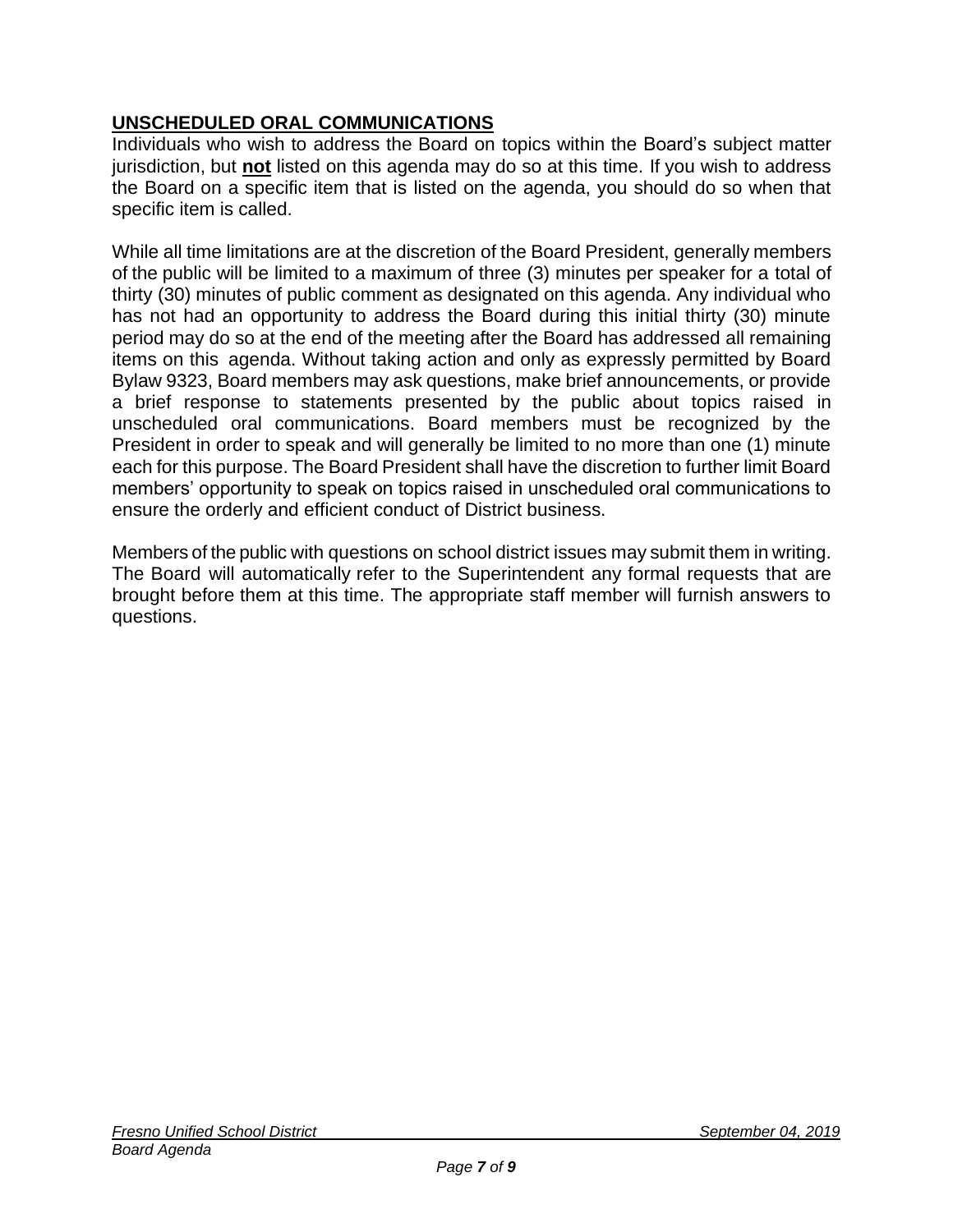# **B. CONFERENCE/DISCUSSION AGENDA**

# **7:20 P.M.**

#### **B-15, PRESENT and ADOPT Resolution 19-03 Providing for the Issuance and Sale of 2019 General Obligation Refunding Bonds**

Included in the Board binders is Resolution 19-03 providing for the issuance and sale of 2019 General Obligation Refunding Bonds in the maximum principal amount of \$110 million to refinance the following outstanding general obligation bonds: General Obligation Bonds, Election of 2001, Series G. The Superintendent recommends adoption. Fiscal impact: An estimated savings of approximately \$60 million for district taxpayers is expected. Contact person: Ruth F. Quinto, telephone 457-6226.

# **7:30 P.M.**

### **B-16, PRESENT and APPROVE the 2018/19 Unaudited Actual Financial Report, 2018/19 Year-End Budget Revision and 2019/20 Gann Limit**

Staff will present, and the Board of Education will discuss and approve the following three items: 2018/19 Unaudited Actual Financial Report, 2018/19 Year-End Budget Revision and the 2019/20 Gann Limit Resolution. The Superintendent recommends approval. Fiscal impact: The 2018/19 year-end actuals reflect the district's reserve at \$98.38 million, which is above the state minimum required level of 2%. Contact person: Ruth F. Quinto, telephone 457-6226.

## **7:50 P.M.**

## **B-17, PRESENT and DISCUSS Opening of Schools 2019/20**

Staff will present, and the Board will have an opportunity to discuss, an update to year-end results for 2018/19 and strategic and operational initiatives to support student success for the 2019/20 school year. Fiscal impact: There is no fiscal impact to the district at this time. Contact person: David Chavez, telephone 457- 3566.

## **8:10 P.M.**

## **B-18, PRESENT and DISCUSS Constituent Services Reporting**

Included in the Board binders is the Constituent Services report for the 2018/19 schoolyear. This report is an update from last year's report which was presented to the Board on August 22, 2018.

Also, included is the Constituent Services Quarterly Reporting for Constituent Services activities for the time period of May 1, 2019 through July 31, 2019. The Quarterly Reporting for the Valenzuela/Williams Uniform Complaint Procedures reporting for May 1, 2019 through July 31, 2019 are also included, in accordance with Education Code § 35186. Fiscal impact: There is no fiscal impact to the district at this time. Contact person: Teresa Plascencia, telephone 457-3736.